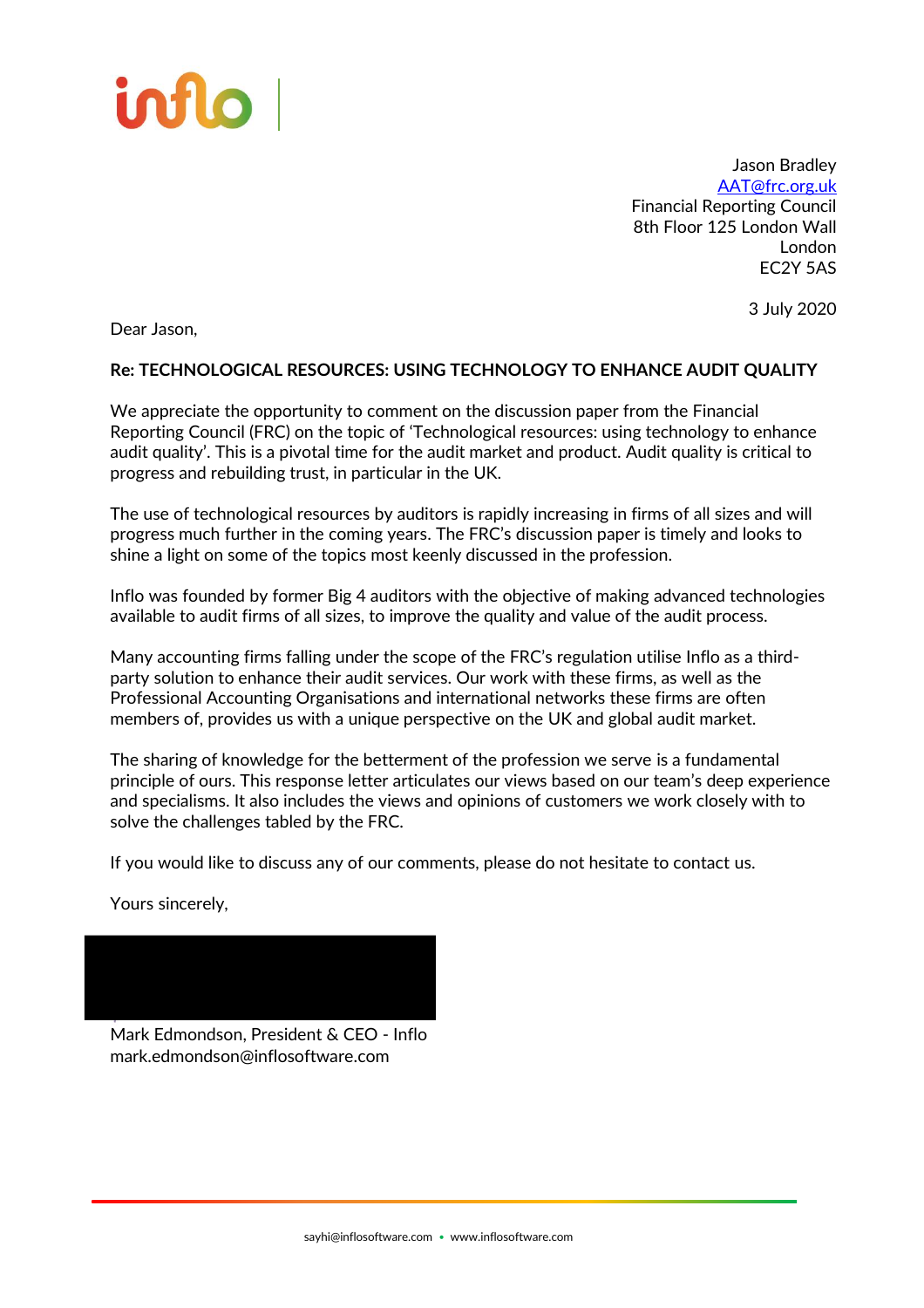

### *Request for Input - Inflo*

*Technological resources: Using technology to enhance audit quality*

**Question 1:**

**Do you agree that the increasing use of technological resources, including AI and other advanced tools, enhances the quality of audits, beyond the benefits derived from efficiency gains. If so, what are the indicators of enhanced quality?**

Yes, we believe the use of technological resources enhances the quality of audits.

Technological resources provide auditors with the ability to gain access to and analyse, every transaction which constitute a set of financial statements.

Such an ability allows auditors to enhance their understanding of the company, business risks and audit risks. This means auditors can bias their time towards the areas of the audit posing greatest risk and requiring the attention of more experienced auditors or specialists.

Technological resources can also provide a greater level of expertise or diligence when performing tasks. As an example, a contract reading technology can read and analyse a contract, comparing to a library of similar contracts to identify unusual clauses. An auditor performing the same task manually can only compare to a far smaller library of personal experience. Further, their diligence performing the task might waiver to a greater extent than a machine.

More holistically, where efficiency gains are realised by audit teams, it is highly common that this time is re-invested as additional time spent on key risk areas, stepping back from the detail and applying professional scepticism.

Indicators of enhanced quality can take the form of audit quality indicators (AQIs). An example of which we have utilised with audit firms relating to technology is obtaining transactional data from the company at least 3 months prior to the year end. This being an indicator the audit team is performing planning activities suitably early in the audit cycle and on robust, detailed financial information.

The recent work performed by the FRC, and other organisations across the world, in relation to AQIs is strong basis for considering the role technological resources do, or could play, in direct relation to commonly utilised AQIs.

Other indicators might be focused on the output of the audit process. This being an increased number of control observations or adjustments being reported to the client, although this does not necessarily correlate to the quality of the audit process.

The content included within an audit findings report can also be a barometer for audit quality, although qualitative in nature. Auditors can also often take some indication from the more informal feedback provided by clients regarding the audit and the client's perspective as compared to prior years.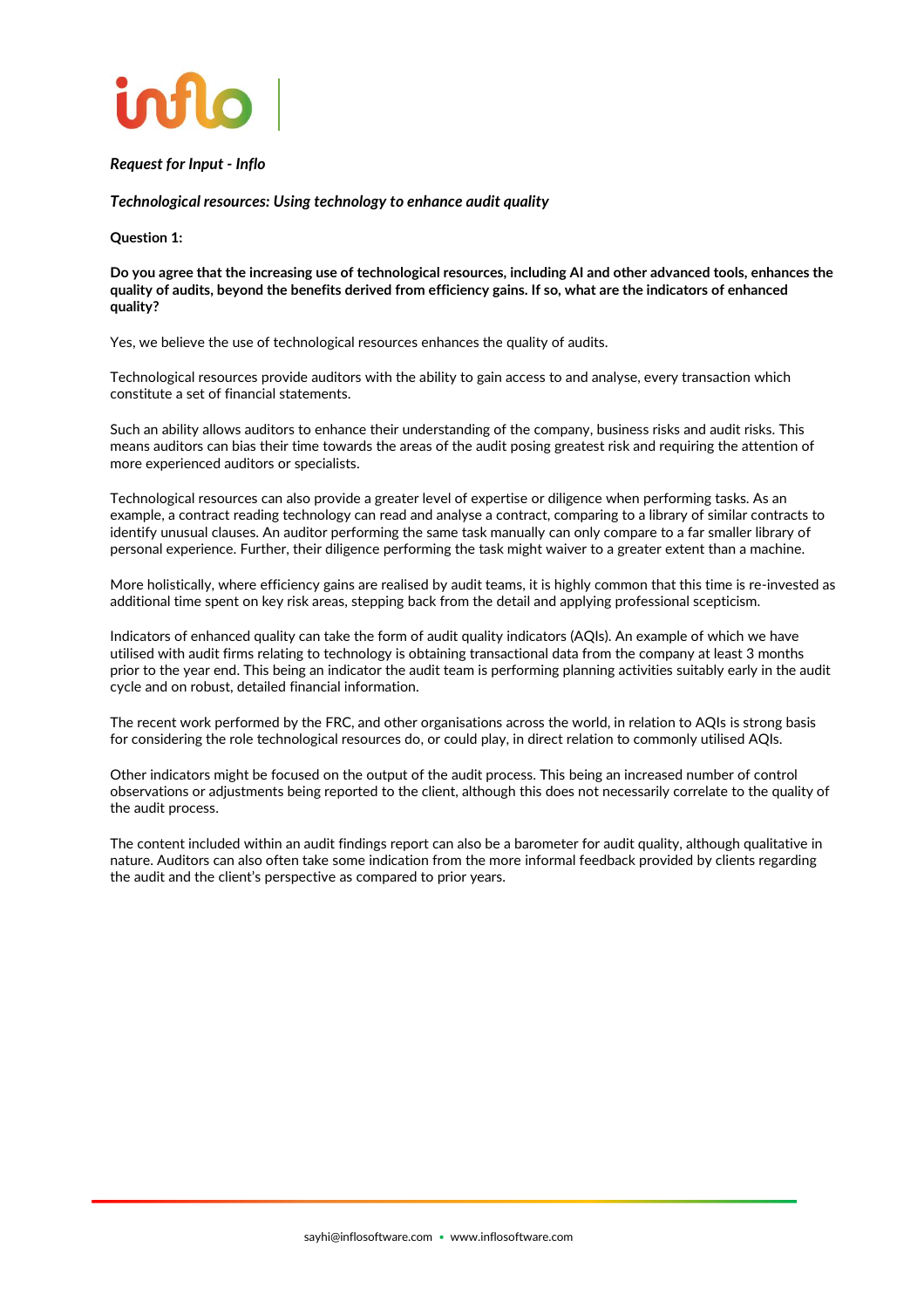

### **Question 2:**

**Do you believe that challenger firms are currently at a disadvantage in the use of new technology? If so, what remedies would you suggest?**

It depends on the specifics of the discussion as to whether challenger firms are currently disadvantaged in the use of new technology.

There is no significant issue regarding the availability of new technologies. In recent years there has been several new entrants to the audit technology market, bringing new solutions and a more agile approach to technology development than incumbent providers.

There are multiple third-party solutions which are as good as, if not better than, the in-house technologies developed by Big 4 firms.

Some of the Big 4 firms have been utilising "new" technologies such as data analytics in their audits for close to 10 years. Challenger firms are therefore playing catch up in relative terms when it comes to effectively using technologies

Progress in implementing new technologies in audit is typically incremental. A firm might implement technology solutions to first address fraud (or journals) testing, before progressing to areas such as risk assessment, then to perhaps revenue testing.

This is because both establishing a repeatable process for obtaining data from clients, and honing the skills auditors need to perform the most advanced techniques, are gained through first focusing on more foundational areas of the audit process before building towards greater complexity.

It is also because technology development takes time, thus agile approaches lead a firm to develop modular solutions for specific tasks, rather than a single, complete application.

As a result, at this time it should be considered highly improbable that challenger firms would be able to remedy this technology gap by following a comparable in-house development strategy. Big 4 counterparts executed such strategies many years ago, wielding far larger budgets.

Instead challenger firms should remedy any potential disadvantage through partnering with third parties to expedite their development. This applies not only to technology, but also experience and skills. Grant Thornton's Digital [Accountant pathway](https://www.grantthornton.co.uk/en/news-centre/new-digital-accountant-pathway-launched-for-trainees/) partnership with BPP is a good example of such a strategy.

#### **Question 3:**

#### **Other than investment, what do you believe are the key challenges auditors face in the increasing utilisation of automated tools and techniques within the audit process? Again, what remedies would you suggest to overcome these challenges?**

The single biggest challenge auditors face as the utilisation of automated tools and techniques increases, remains change management. It is one thing for such technologies to be available, it is quite another for auditors to move away from traditional audit techniques they have performed consistently for many years.

There are multiple moving parts which add to the complexity of change management.

Often, the focus is on individuals at the very start of their careers. Leaders hypothesise whether new recruits will have the skills needed to utilise new technologies. Whether auditors need to have coding skills. And whether professional qualifications remain relevant to the modern audit world.

Yet these individuals are often the most open to technological innovation. Initiatives such as the ICAEW's [incorporation of emerging technologies into the ACA qualification](https://www.icaew.com/about-icaew/news/press-release-archive/2019-news-releases/icaew-to-incorporate-emerging-technologies-into-the-aca-qualification) also demonstrates progress in this area.

From our experience there are two other groups where the greatest change management challenge exists.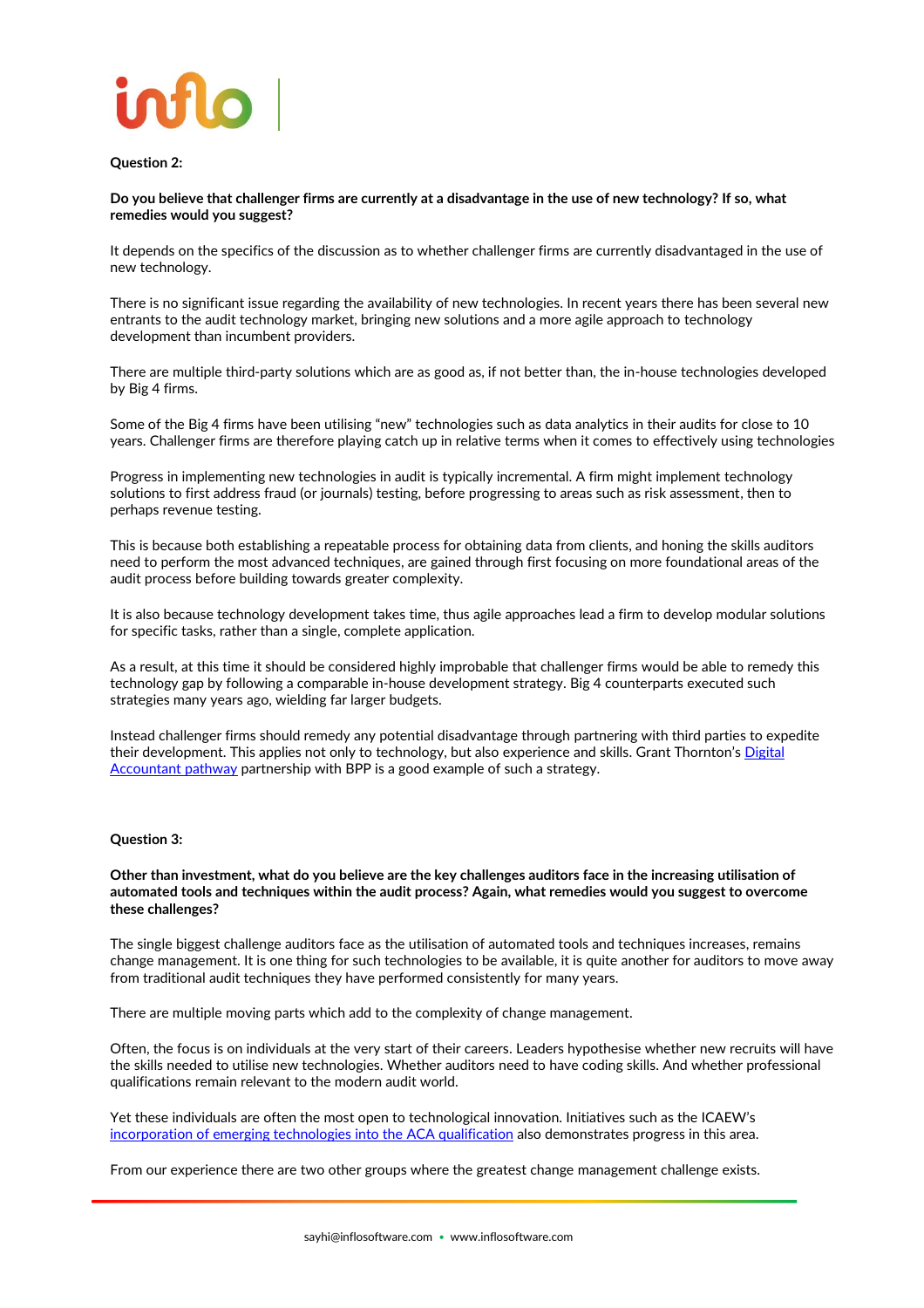The first is with experienced, qualified staff, including Responsible Individuals. For some, the audit process has seen limited change throughout their entire professional career. This can cause inertia, slowing adoption and putting leadership in an uncomfortable position where they must initiate and drive change across their organisation.

The second group is clients. Adopting new technologies might involve client contacts changing the way they interact with their auditors. Exchanging information in new ways. Requests for data rather than files. Providing information earlier in the process. Clients can be equally resistant to change, but this is often due to understanding and perception.

Greater education of audit committees, non-executive directors and other audit stakeholders would also benefit these areas.

Effective communication has a pervasive impact across change management, both internally and externally. Whatever a technology can do, its perception and impact is reliant upon communication by those implementing or utilising it.

A further challenge more specific to auditing is the alignment of new technologies to existing audit methodologies.

The lack of reference to data analytics and other more advanced technologies within auditing standards is often cited as a challenge prohibiting the greater adoption of such techniques. Yet auditing standards do not, in our opinion, significantly hinder the adoption of technology. Instead, audit methodologies provide a greater challenge.

Audit methodology is the single largest differentiator in audit quality. The Big 4 firms have made significant investments in developing tailored audit methodologies to enable the adoption and incorporation of technology. And the largest challenger firms have more recently made similar investments in global methodologies

But many challenger firms remain reliant upon audit methodologies produced by third parties. These methodologies are commonly regarded as inferior to those of the largest firms and suffering from a significant lack of investment since the adoption of Clarity ISAs. Such methodologies include little innovation and do not incorporate the impact of technology on the audit process.

In terms of remedy, third-party audit methodology providers need to significantly advance their content to reflect the impact of technology, supporting firms in understanding how technology can be integrated into the audit process. New entrants should be welcomed to this space to create competition and improve audit quality.

It would also appear challenging for standard setters, regulators, and other stakeholders such as professional accountancy organisations to maintain a current knowledge of technology given the increased pace of change. Yet this is integral to effective evolution of the audit profession. Inflo run multiple initiatives globally to share knowledge and maintain dialogue with such groups.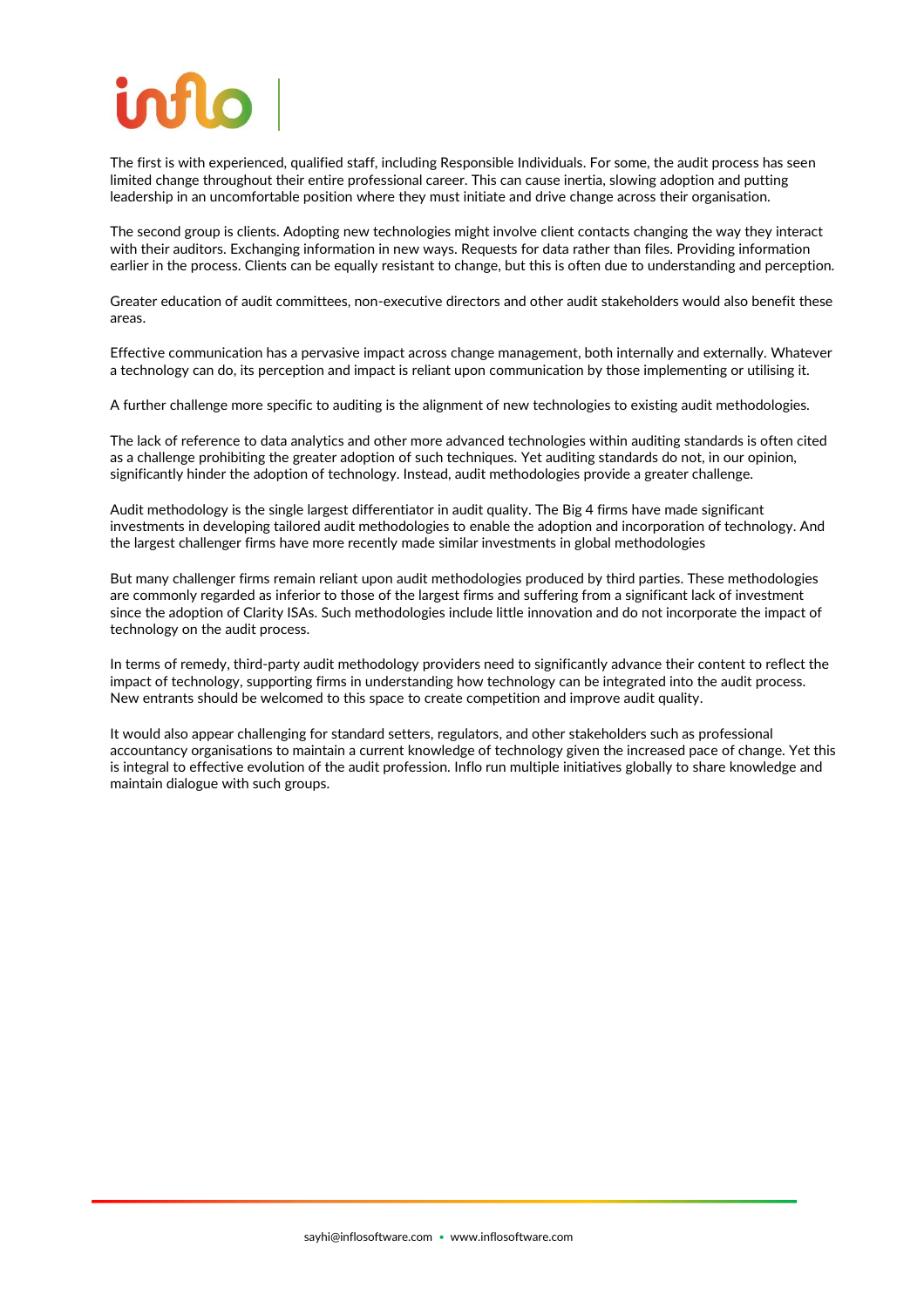

**Question 4:**

**Does the current assurance model or the auditing standards represent an obstacle to technological innovation? If yes, then what specific standards, objectives, requirements or guidance cause practitioners particular difficulties?**

The auditing standards do not represent an obstacle to technological innovation to the extent often discussed within the auditing profession. It can be too easy for firms to hide behind the minimal reference of modern technologies within auditing standards as being the reason not to adopt such technologies.

Auditing standards provide a framework for auditors to apply their professional judgement as to how they should gather evidence to address an identified risk. Technology is a tool which auditors can utilise to support them throughout the audit cycle, while staying comfortably within the existing auditing standards.

There is some credibility in the argument that auditing standards may prohibit the most progressive innovation, such as how AI might advance in the future to fundamentally challenge the current concept of auditing. The audit profession would require a far deeper searching of the soul to redefine the audit product should such a product be desirable, rather than the standard setting process being that driver.

There are perhaps elements of the assurance model which while not an obstacle to technology innovation, certainly do not promote it. As an example, the existing concept of liability and risk management within an audit mean that there is strong incentive for an auditor to attempt to limit their liability by restricting the scope of their work and not extending that scope.

Like a high-jump athlete, auditors could be seen to aspire to clear the bar by as little margin as possible.

Thus, the current assurance model may cause lower adoption of technologies which could expand the scope of an audit, even if that were positive for stakeholders.

#### **Question 5:**

**Do you believe the current level of training given to auditors – both trainees and experienced staff – is sufficient to allow them to understand and deploy the technological resources being made available?**

We feel there is always more to be done when it comes to the level of training given to auditors to ensure they can understand and deploy technology with efficacy.

This question, however, is highly firm specific, so we can only share more general observations regarding training. Training is inherently important in our profession, but the style and format of training is evolving.

The demand for relevantly skilled, job-ready accountants, coupled with the observation that today's learning is best consumed in bite-sized, nano-training content, real-time, means that technology solutions that support the audit process are well placed to deliver active, authentic learning experiences to all users.

Anecdotally, there is a risk more experienced staff and RIs view the understanding and deployment of technology resources as a junior staff activity. We have seen firms benefit in adoption and quality where there has been a strong tone from the top.

While not specifically training the work of PAOs, such as the ICAEW, forming relationships and partnerships with technology providers is building greater awareness and access to technologies. The inclusion of practical use of emerging technologies in the ICAEW's ACA qualification is a clear example of this, helping to increase technology familiarity and potentially initiating a reverse-mentoring concept.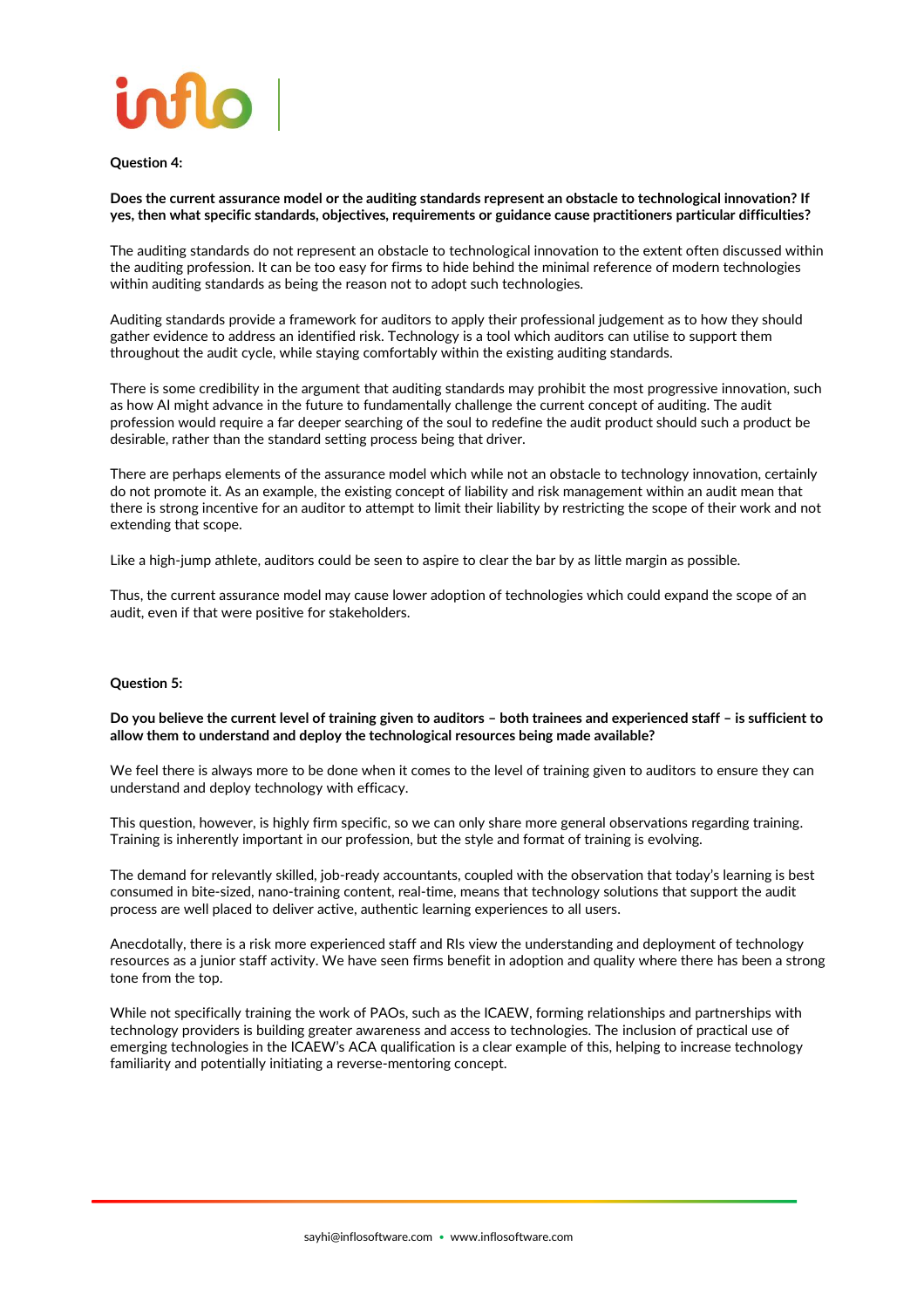

**Question 6:**

**What firm-wide controls do you believe are appropriate to ensure that new technology is deployed appropriately and consistently with the requirements of the auditing standards, and provides high quality assurance which the firm can assure and replicate more widely?**

A key control is the collation, review and monitoring of management information.

Often when technology is deployed across a firm, those leading the initiative have agreed the acceptable ranges of uses, responses or other interactions their audit teams might have with a technology.

Modern technologies, particularly cloud-based systems, collect detailed meta data regarding how a technology is being used. Each click a user makes of the mouse, every decision they make, the justifications they add to the technology.

An example might be recording the level of exceptions, or notable items, observed on every routine performed on every client. Thus, high exception levels or inappropriate user application can be identified in real time. This is sometimes referred to by firms as "the analytics on the analytics".

Central monitoring of such management information can identify users requiring further training, or flag inappropriate decision making for central teams to step in and provide direct support. This data can also help inform future technology deployments or identify opportunities to advance audit methodologies to improve audit quality.

Other firm-wide controls include establishing a robust support network and triage system. This typically includes local office champions, commonly at an audit manager level, with an RI accountable for the overall area of technology and innovation in audit. This can also be complemented by technology providers who offer a Software-as-a-Service (SaaS) offering rather than simply technology.

We have observed the greatest success where talented, junior staff are removed from client facing roles to provide dedicated support to the implementation of technology. These individuals directly support audit teams and clients in adopting and utilisation new technologies. We would advocate this is one of the most critical implementation controls, as it ensures both feedback and support are proactively provided, and challenges are identified as early as possible.

We also believe robust controls are needed wherever less experienced staff are involved in preparing data for use in the audit process. See question 9 below.

**Question 7:**

**Are you aware of the use of new technologies in analysing and interpreting information provided by auditors – including, for example, auditor's reports? If yes, then do you foresee implications for the form and content of auditor's reports?**

No answer.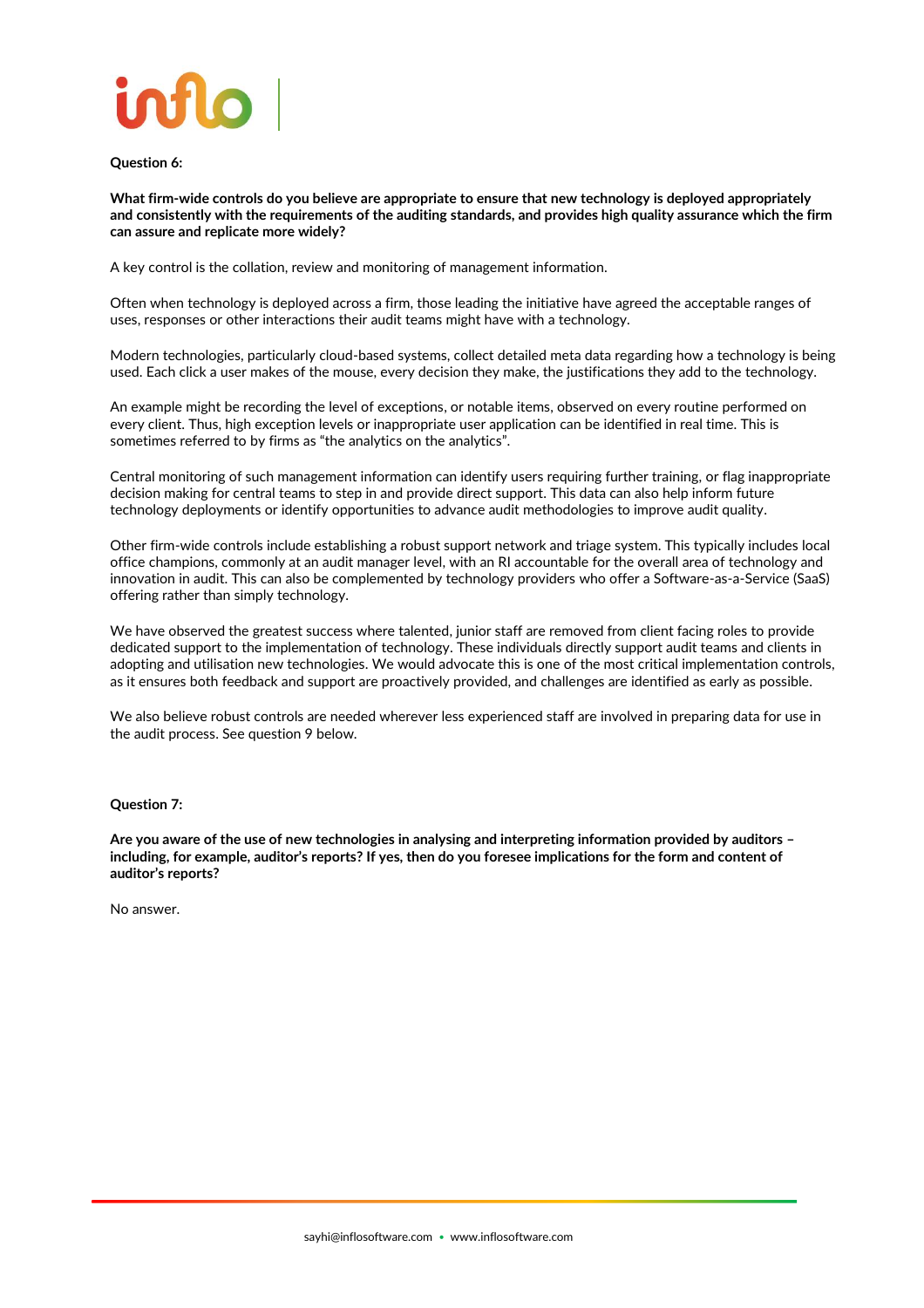

### **Question 8:**

**What do you see as being the main ethical implications arising from the greater use of technology and analytics in an audit?**

We believe the main ethical implication is a positive one, supporting a clearer segregation between auditor and company.

One of the challenges Big 4 firms have shared anecdotally with us has been receiving client demand to use their technology solutions. Clients have been impressed with the analysis tools shown to them in pitches or during the audit process and have requested access to the same tools internally.

However, with such tools being developed and maintained in-house, providing access to such tools has not been possible. Independence could be quickly breached where management would place reliance on a technology developed by their auditor.

This issue however is not present for challenger firms using third party solutions. The development and maintenance of the technology is clearly the responsibility of the third party. The challenger firm is not involved in this area. Thus, it is possible to navigate the management risk and for the client to receive more dynamic, relevant outputs from the audit process.

#### **Question 9:**

**Do you believe there is value in the UK having consistent data standards to support high quality audit, similar to that developed in the US?**

US data standards are comprehensive but voluntary and are understood to have very low adoption levels.

Having multiple data standards which are inconsistent across the world seems to be counter intuitive, given the objectives and challenges of data exchange are consistent.

However, given US auditing standards are diverged from international auditing standards, different approaches may be required to find appropriate solutions. An international set of standards, perhaps based on ISO data standards, might be beneficial rather than looking to internationally expand existing US data standards, which were developed prior to the recent expansion of the use of data in the audit process.

Ultimately, such initiatives look to achieve 2 objectives. 1) making it easier for companies to share their data with their auditors, 2) providing auditors with consistent data to use in their audits.

While data standards might assist that process, technology providers have already stepped up to this 'data exchange' challenge. Inflo is the market leader in this activity, providing a simple method for clients to upload their data to the Inflo platform, which standardises, validates, and shares the transformed data with auditors. This approach can be utilised on 100% of client accounting systems globally.

The critical step in this process is the transformation from the format of data in the company accounting system to the format the accounting firm needs. A tool like Inflo performs this transformation in an automated and controlled way. But all too often firms take more manual approaches to this data transformation activity.

This might either be utilising junior auditors, who are not data scientists and struggle using desktop tools which require deep expertise. Or utilising data scientists with a limited understanding of how data is used in the audit. Both methods pose different but significant challenges. Both approaches create significant exposure to human error or misunderstanding, creating a risk of inappropriate audit conclusions.

Where firms adopt either manual approach, we strongly recommend robust controls are established to ensure that valid data is used in the audit process before any conclusions are drawn in support of the audit opinion.

Where technology is reliant upon data of any kind, integrity checks over the input dataset are vital to the quality of the audit process. There are two key areas of focus. Firstly, the completeness and validity checks which should be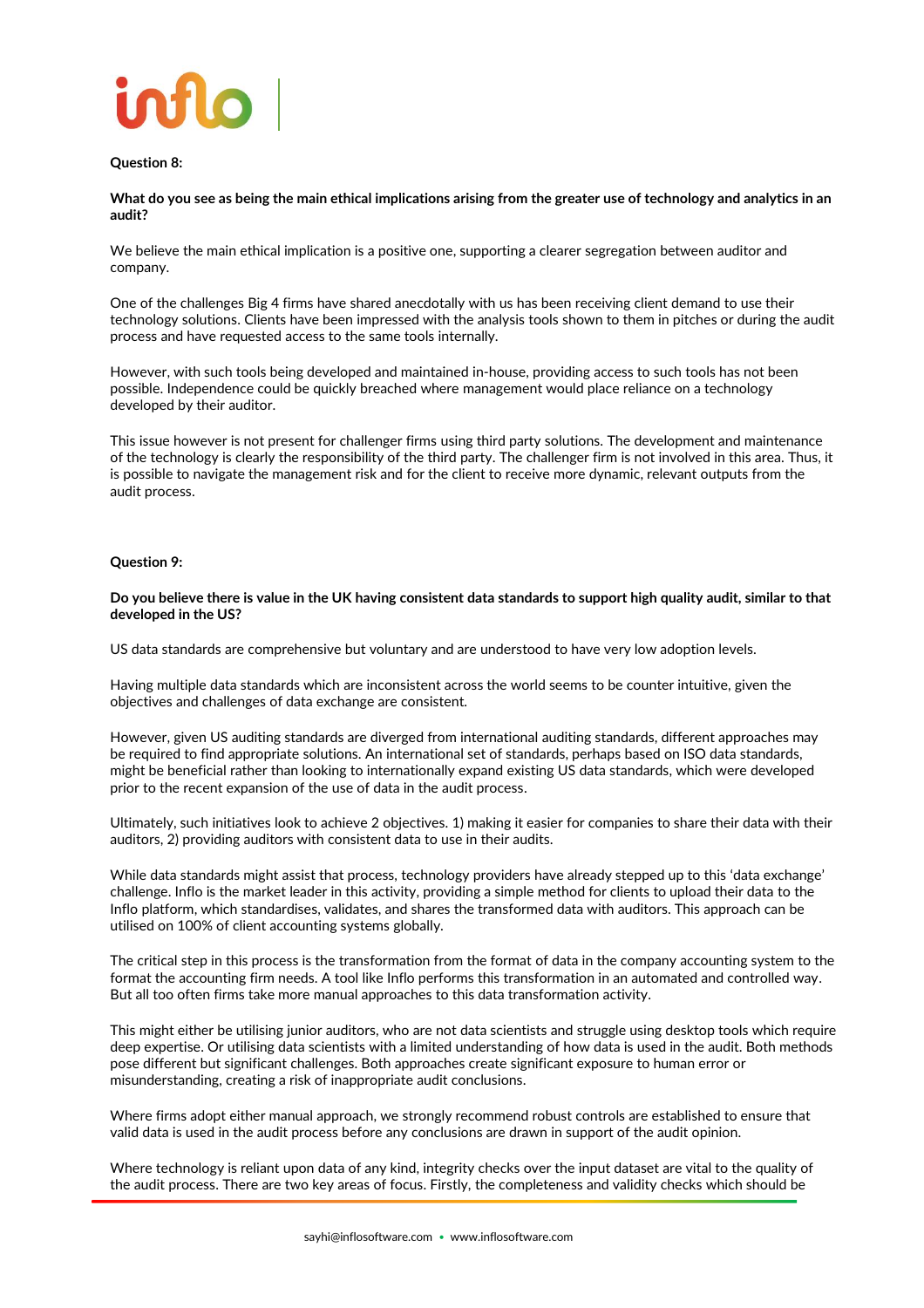performed over a dataset before audit evidence is taken from audit tests performed using that data. And secondly, the work or process required to address the risk of manipulation of the dataset, by a client or other party. This second area is sometimes referred to as information produced by the entity (IPE).

Inconsistency exists in how firms are addressing these challenges and what each firm believes regulators might expect of them. This includes firms performing additional activities which add limited value to the process. To provide a specific example, we are aware of certain firms believing they must physically observe client contacts running reports from accounting systems and sending the data to them, when technology can provide a far superior approach.

Clarifying these two areas would provide greater confidence to audit firms that they have performed the appropriate work to rely on data driven auditing techniques.

#### **Question 10:**

#### **Do you agree that threats to auditor independence may arise through the provision of wider business insights (not as part of the audit itself) drawn from the interrogation company data? If so, what measures would mitigate this risk from crystallising?**

As with other audit-related activities it is possible. But often this can be used as a reason to avoid delivering something new and more creative from the audit process.

The main risk from our perspective, as discussed previously, is relating to the company seeking to utilise technology which was developed and is maintained by their auditor in the management of the company.

It is important to distinguish between business insights that can be provided as a direct output of the current scope of audit services, and other indirect insights.

For example, an auditor may seek to identify suspense accounts, or suspense entries, as part of their audit of fraud risk areas. Business insights regarding control improvement or financial effectiveness of the finance function relating to suspense accounts should be considered within the scope of the audit.

On a comparable basis, the auditor may compute business KPIs for the purposes of risk assessment in the audit. Yet benchmarking these same KPIs against a pool of relevant peers to, for example, identify working capital improvement opportunities feels beyond the current defined scope of an audit. The question, as Sir Donald Brydon proposed in his review of the audit product, is whether such insights, which companies are often seeking from their auditors, should in future form part of the audit product.

The line of delineation between these kinds of examples is not easy to define, reconciling technology capabilities, the interests of the company and audit regulation.

The rules around independence and the provision of non-audit services vary within the UK market, and internationally. While the current landscape can be navigated to provide business insights desired by companies of all sizes, particularly through the use of third-party technologies, greater clarity on this area would benefit the audit profession.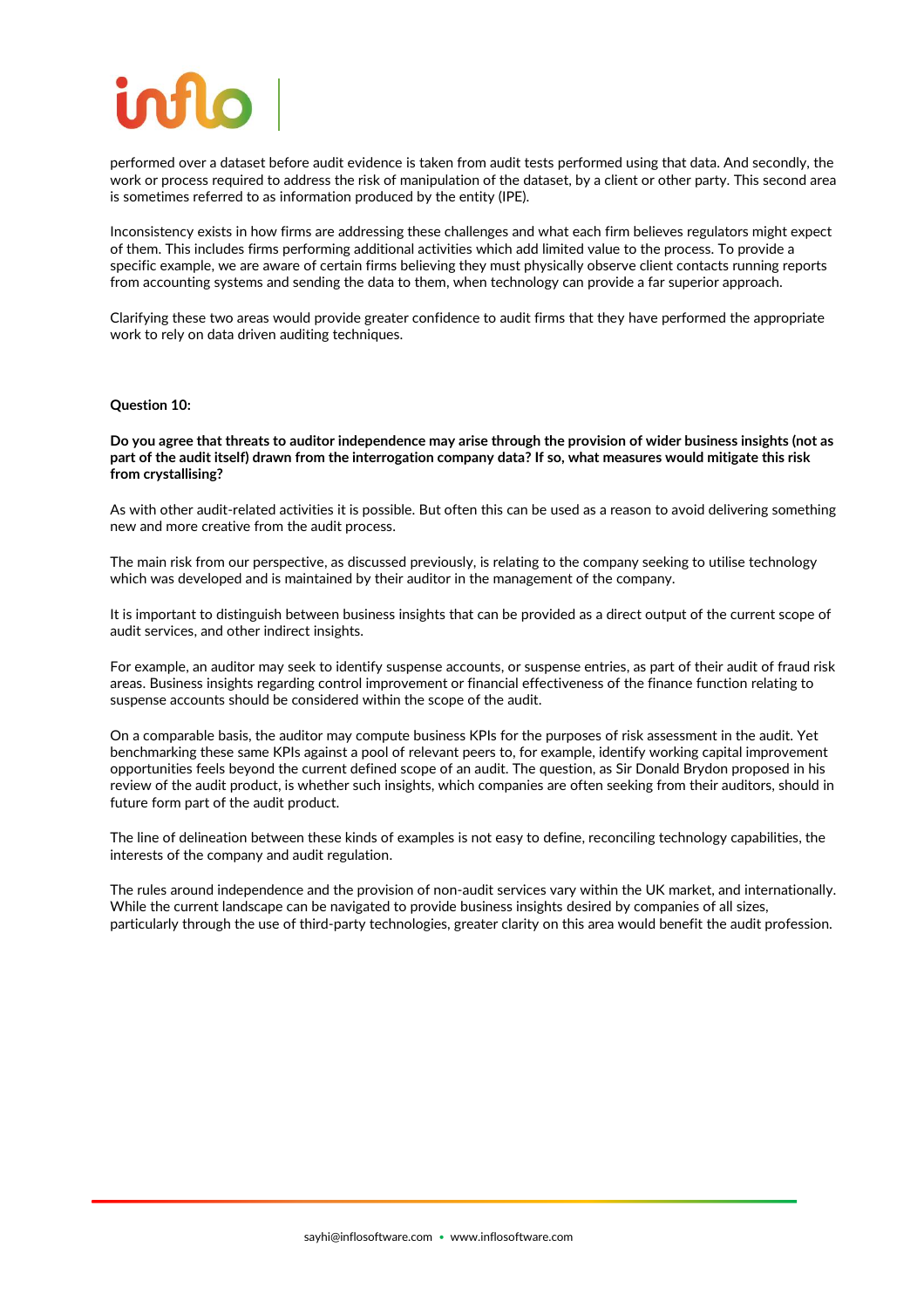

### **Question 11:**

**Do you agree that audit documentation can be more challenging when an audit has been conducted with automated tools and techniques? If so, please identify specific areas where is a problem.**

Audit documentation is challenging whether human or machines are making and documenting their judgements.

It is in fact easier for automated tools to provide more consistent, detailed, and repeatable audit documentation when executing a process.

Ultimately, the documentation challenge is dependent upon on how advanced techniques are being deployed in the audit. In broad terms, there are 3 approaches to use of technology in the audit:

- 1) Technology performs a process for the auditor which remains consistent over time, e.g. the automated selection of an audit sample applying a consistent ruleset to a population.
- 2) Technology provides a recommendation to the auditor based on the company data and decisions by other auditors using the same technology, e.g. a recommended mapping of trial balances accounts to a business process.
- 3) Technology provides an answer for the auditor e.g. selecting transactions considered fraudulent using black box AI developed solely from machine learning techniques.

For the first approach, audit documentation is less complex. As well as the core output of the process (the example above being a sample of transactions) an additional detailed reporting output can be defined which captures the logic applied at every step of the process. This is a clear example of how audit documentation can be produced to a far higher standard by technology.

For the second, while technology is supporting the audit process, the auditor retains the overall application of judgement and decision making. Thus, the conclusion an auditor arrives at should be comparable and justifiable with or without the recommendation by the technology. This remains true even where the recommendation evolves over time (the variation in this example would likely be the system learning from the human overrule and narrowing the gap between the recommendation and auditor's decision).

The third approach is the most challenging and appears the central basis of the FRC's consultation question. Where technologies such as AI make decisions and apply judgement as part of their role within an audit service, creating audit documentation which meets the re-performability requirements becomes more challenging. "Black box" machine learning poses a significant challenge to auditors, with the field of explainable AI rapidly evolving to attempt to address the interpretability problem.

#### **Question 12:**

#### **Have you encountered challenges in dealing with the volume of 'exceptions' arising from the use of more complex or comprehensive data analytic procedures?**

The discussion relating to this challenge appears to be somewhat of a hangover from legacy CAATs approaches and is far less pronounced in modern technologies.

Prior to cloud computing, executing CAATs on companies with even a moderate level of transactional volume challenged the computing capabilities available to auditors. It was common for a script to be designed and then left to run overnight. Only upon returning to work the next day would the auditor learn the results of their query.

Cloud computing now allows that feedback loop to complete in a matter of seconds, thus allowing auditors to explore and advance their techniques in real time.

The quality of data being analysed can also be an issue. On occasion the accounting system, or the way the company uses the accounting system, causes a greater volume of exceptions. A common example of this is often referred to as "batch journals", where data provided to an auditor groups related, or somewhat unrelated, transactions.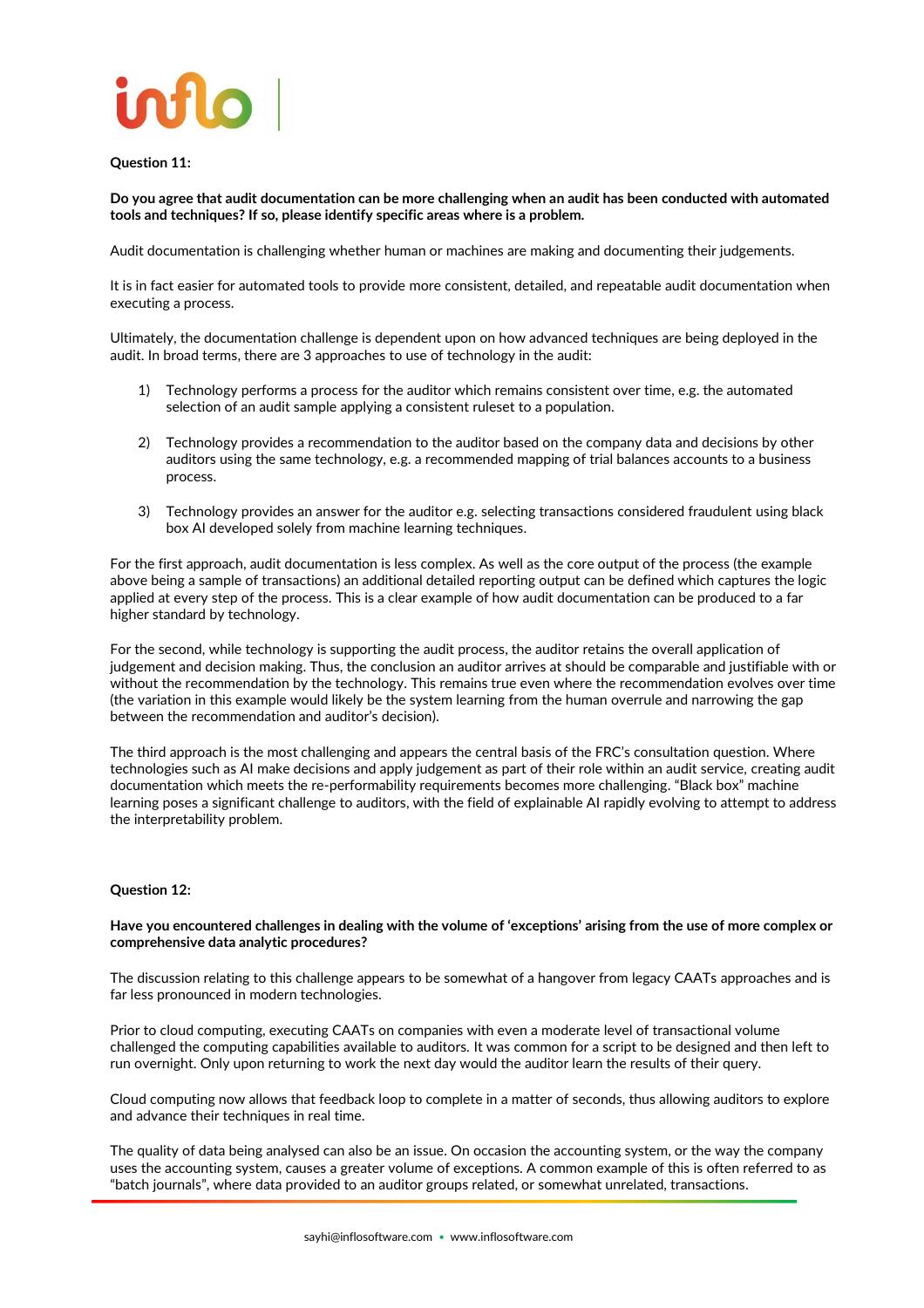This is another example highlighting the importance of the process needed to obtain data from companies. It is critical to extract the right data as well as performing diligent transformation to reduce the level of false exceptions. An example of this is a proprietary technique within the Inflo platform which splits batch journals into the underlying individual transactions, improving the sophistication of data analytics that can be applied.

An important measure to address exception volumes is to run initial routines on interim data sets. This allows time for auditors to review results and discuss findings with client contacts early in the audit cycle. This increases their understanding of the company's business process accounting. It also identifies potential issues with the quality of the data, so remediation can be planned.

Advanced planning like this means the auditor can appropriately incorporate data analytical techniques into the overall audit approach based on the level of evidence these procedures will provide.

Performing data analytical procedures is an iterative process. A routine is designed based on the auditor's general understanding. Running the technique uncovers methods of accounting which were not fully understood. The auditor therefore reflects, understands, and revises their expectation to evolve the data analytic being performed. Rather than considering the downside of having to address the risk posed by large levels of exceptions, auditors should take strength from the new knowledge that alternative testing strategies, such as sampling or substantive analytics procedures, would likely be flawed.

### **Question 13:**

**Do you agree that the use of third-party technology vendors raises potential ethical challenges for auditors and, if so, which potential safeguards would you see as effective in reducing this threat to an acceptable level?**

We do not agree that the use of third-party vendors necessarily raises potential additional ethical challenges for auditors. Often technology can provide clearer segregation both between the company and auditor as well as the auditor team and other service teams in the same firm or network.

Yet challenges can depend on the specific technology vendor and the solution they provide. One of the biggest challenges is where third-party technology vendors might be considered to over-market their solutions. This poses a challenge to auditors who adopt such a solution.

Before adoption, auditors must fully understand a technology's capabilities. What it contributes to the overall audit purpose, its limitations and how to proposition its benefits to both current and prospective clients.

By way of example, a technology vendor might make the claim to an audit firm their solution will find fraud 100% of the time when perpetrated in a company. The client of the audit firm might hear that same claim from the vendor, or from their audit firm sharing this messaging. This could create an unrealistic expectation in the eyes of stakeholders of the audit process.

Given such a guarantee would be impossible to achieve (acknowledging the complexity of fraud), the expectation created would be unrealistic and contradict the purpose and scope of an audit per current auditing standards.

This challenge is not limited to third-party technology vendors though. The FRC has previously identified gaps between the audit tender propositions of Big 4 firms when compared against the subsequent audit execution. The profession must be careful not to widen the existing expectation gap through excitable marketing about future technology opportunities.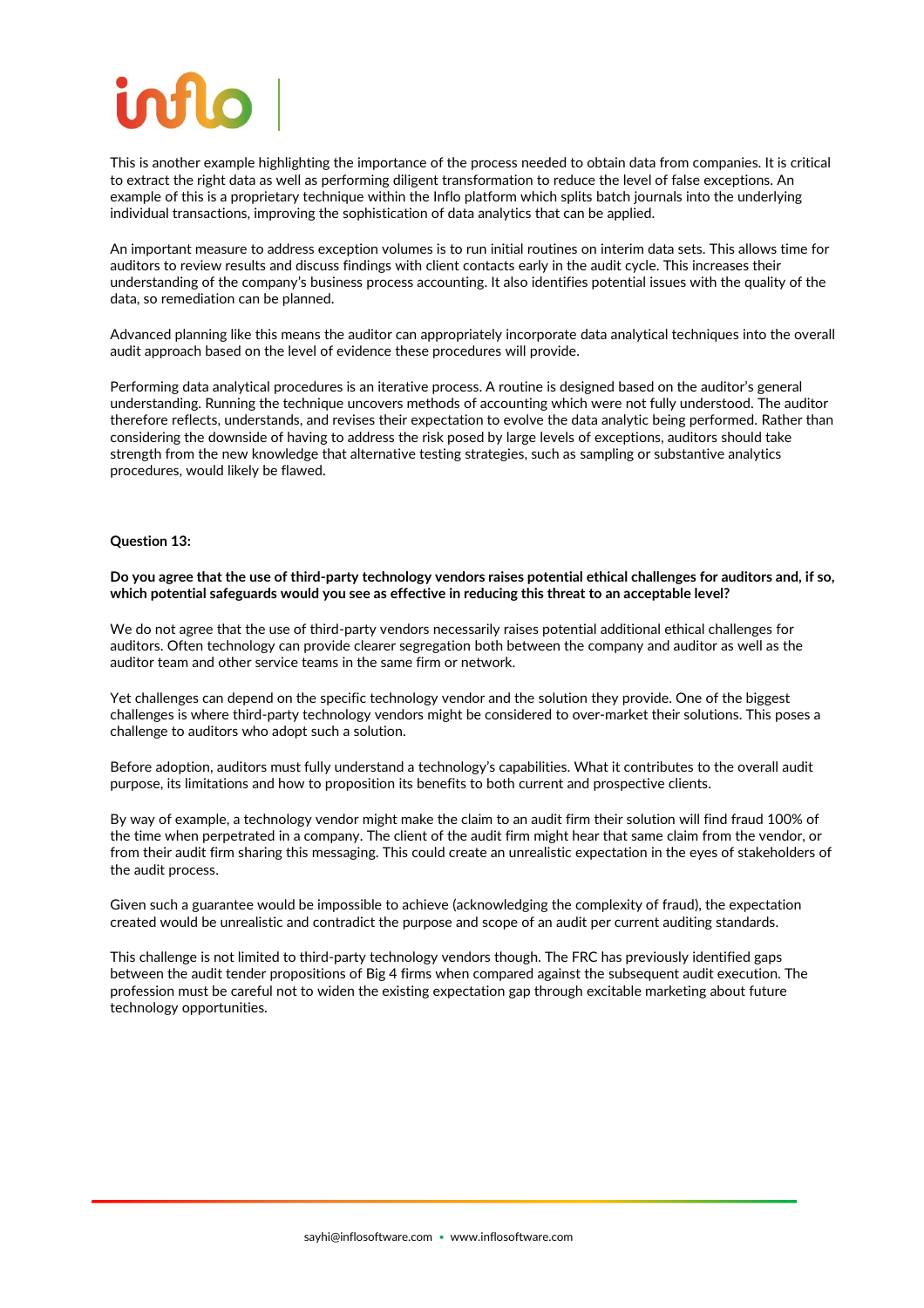

### **Question 14:**

**Do you agree that the increasing usage of third-party providers presents challenges in audit documentation and, where relevant, how have you dealt with this?**

The greatest challenge is where technology vendors are unaware or unfamiliar with the documentation requirements of an audit and associated regulation.

Technology vendors know their solution's capabilities, but where they are inexperienced in audit services the onus is placed on the audit firm to solve issues such as audit documentation requirements regarding the role the of technology. It is here were unexpected challenges can be identified, such as the ability to document "black box" AI decisions a solution is making.

Technology vendors with a strong understanding of audit services inherently design their solutions to operate effectively within the requirements of an audit. This means a greater focus placed on producing documentation auditors can rely upon. Meaning auditors can focus their time on training their staff and implementation rather than making the technology fit for the audit process.